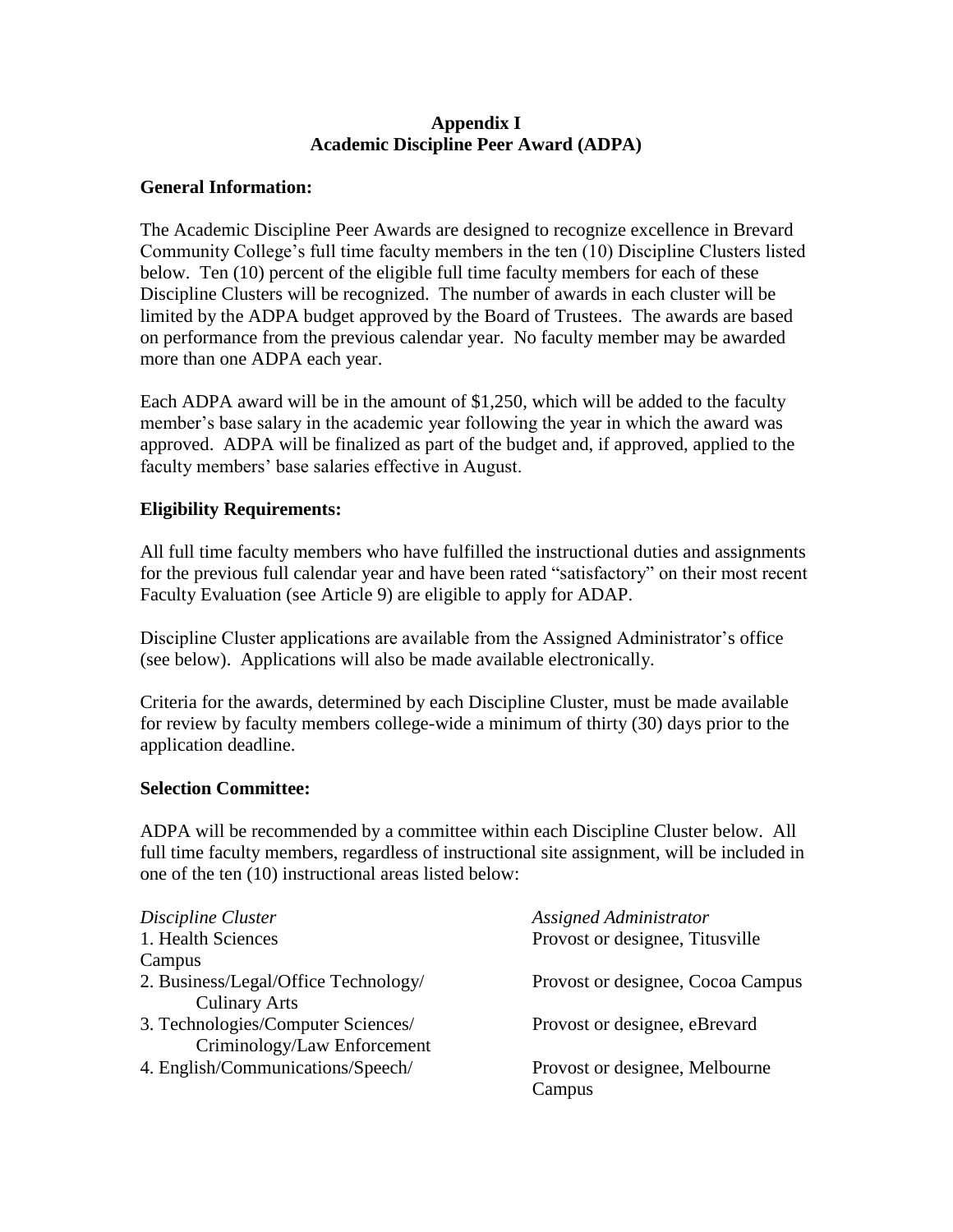| Journalism/Foreign Language     |                                   |
|---------------------------------|-----------------------------------|
| 5. Humanities/Fine Arts/Music   | Provost or designee, Palm Bay     |
|                                 | Campus                            |
| 6. Library Sciences             | Provost or designee, Titusville   |
|                                 | Campus                            |
| 7. Mathematics                  | Provost or designee, Cocoa Campus |
| 8. Science                      | Provost or designee, eBrevard     |
| 9. Social/Behavioral Sciences   | Provost or designee, Melbourne    |
|                                 | Campus                            |
| 10. Education/Child Development | Provost or designee, Palm Bay     |
|                                 | Campus                            |

The Assigned Administrator will serve as the non-voting chair of the Discipline Cluster ADPA Committee and be responsible for organizing the committee and communicating the committee's recommendations to the President, in accordance to the award timeline (see below).

Each committee will consist of five (5) full time faculty members, selected by the faculty within each cluster. One representative from each discipline cluster will be chosen from each campus whenever possible. Each committee may recommend for ADPA up to ten (10) percent of the total number of eligible full time faculty members with the cluster. The number of actual awards will be rounded up to the next whole number.

### **Award Timeline:**

The ADPA process begins in January and ends in April of each year. If any of the dates listed below fall on a day the college is closed, the subsequent workday will be considered the appropriate deadline

By January 31 of each year, the Assigned Administrator will begin the ADPA process by soliciting membership for the ADPA Discipline Cluster committee. In the event more than five (5) full time faculty members wish to serve on a given committee, the Assigned Administrator will arrange for a Discipline Cluster vote to determine the final make up of the selection committee.

Once the selection committee has been finalized, the Assigned Administrator will help coordinate a time for the committee to meet and determine its guidelines/criteria (see below). The criteria for each Discipline Cluster committee must be established and published by the 15th of February.

All application materials will be submitted by March 15. The selection committee within each cluster will then determine which, if any, awards will be recommended to the President. The recommendations will be forwarded to the President's office by March 31 of each year. Faculty not recommended for ADPA will be informed, in writing, by the Assigned Administrator, also by March 31.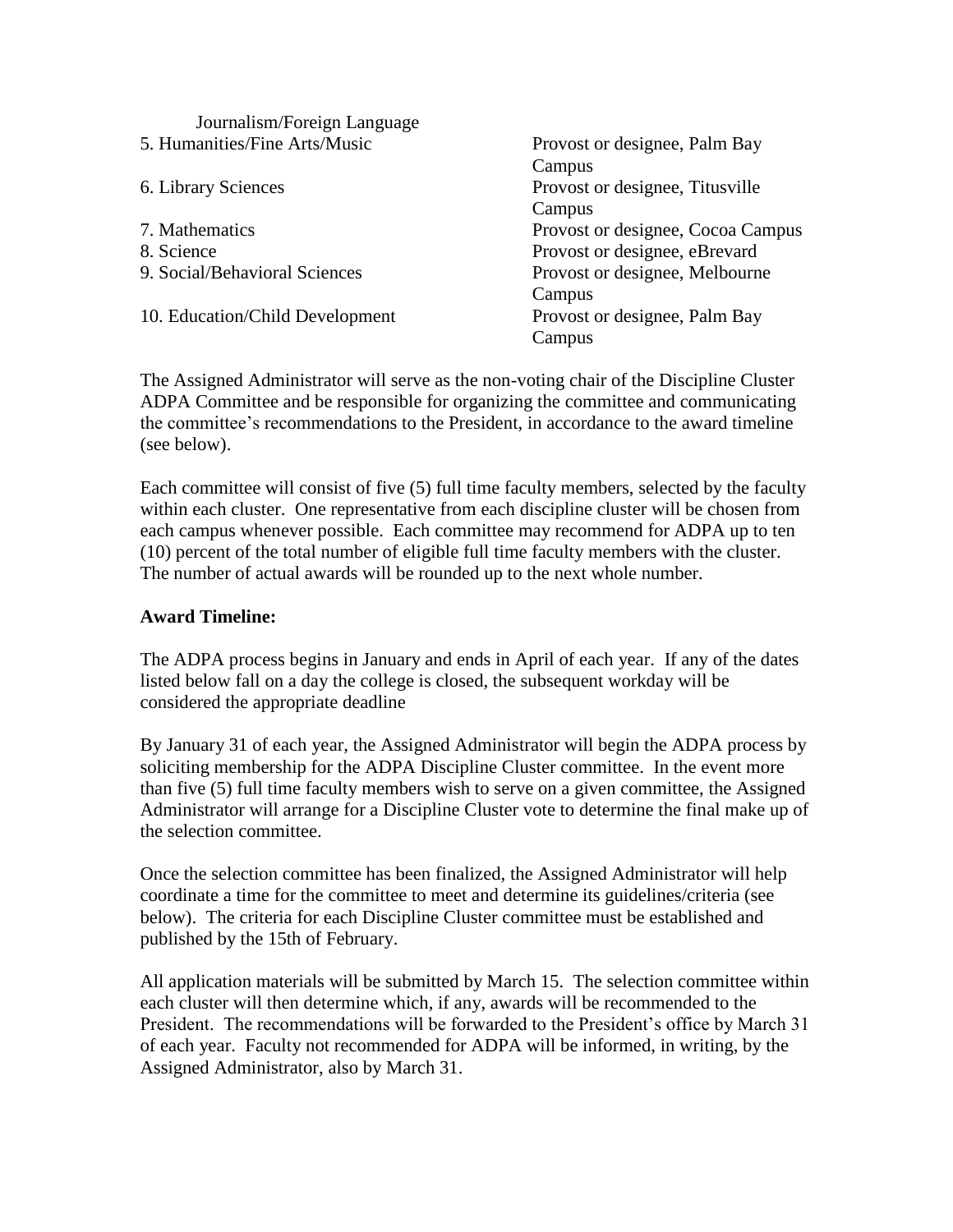The President will inform selected faculty of their ADAP by April 15 of each year.

# **Procedure for Applying:**

The ADPA is for performance during the previous calendar year, and the Discipline Cluster application will reflect this timeframe. A faculty member may initiate his/her own Discipline Cluster ADPA application, or it may be initiated by a colleague, his/her Campus Provost or any other college administrator. It is the responsibility of the person sending in the application to supply information he/she deems appropriate for the nominee. The nominee may review the application packet prior to submission, if said application was not initiated by the nominee.

All application materials must be submitted directly to the Assigned Administrator's, as indicated above. The Assigned Administrator is responsible for disseminating the submitted materials to the Discipline Cluster's ADPA selection committee. All application materials and the ADPA committee recommendations of all candidates shall be submitted to the President's office by the deadline established above. Once the entire process is complete, all application materials will be returned to the faculty member.

Noncompliance with the application process may result in disqualification of the ADPA Application.

# **Guidelines/Criteria:**

Due to its often unique nature, each Discipline Cluster ADPA Committee has autonomy in the development of criteria guidelines used to determine ADPA recommendation, though it is suggested that the entire Discipline Cluster also have a voice in its development. Once established, the criteria must be made available for review by faculty members college-wide a minimum of thirty (30) days prior to the application deadline. Though criteria may be refined from year to year by a Discipline Cluster Committee, consistency should be maintained as often as possible.

Discipline Cluster award criteria in each instructional area should include emphasis on evidence within one's instructional teaching mission. The Committee may consider any of the following areas of performance as possible justification for ADPA recommendation:

- a. Outstanding teaching/instructional performance
- b. Outstanding contributions to a discipline
- c. Outstanding contributions to the college, division, or department
- d. Outstanding contributions to the community, as related to the college's mission
- e. Other accomplishments deemed appropriate by the Discipline Cluster ADPA **Committee**

Any activity that goes beyond the faculty member's normal scope of responsibility, or that is within the normal scope of responsibility but is performed at an outstanding level,